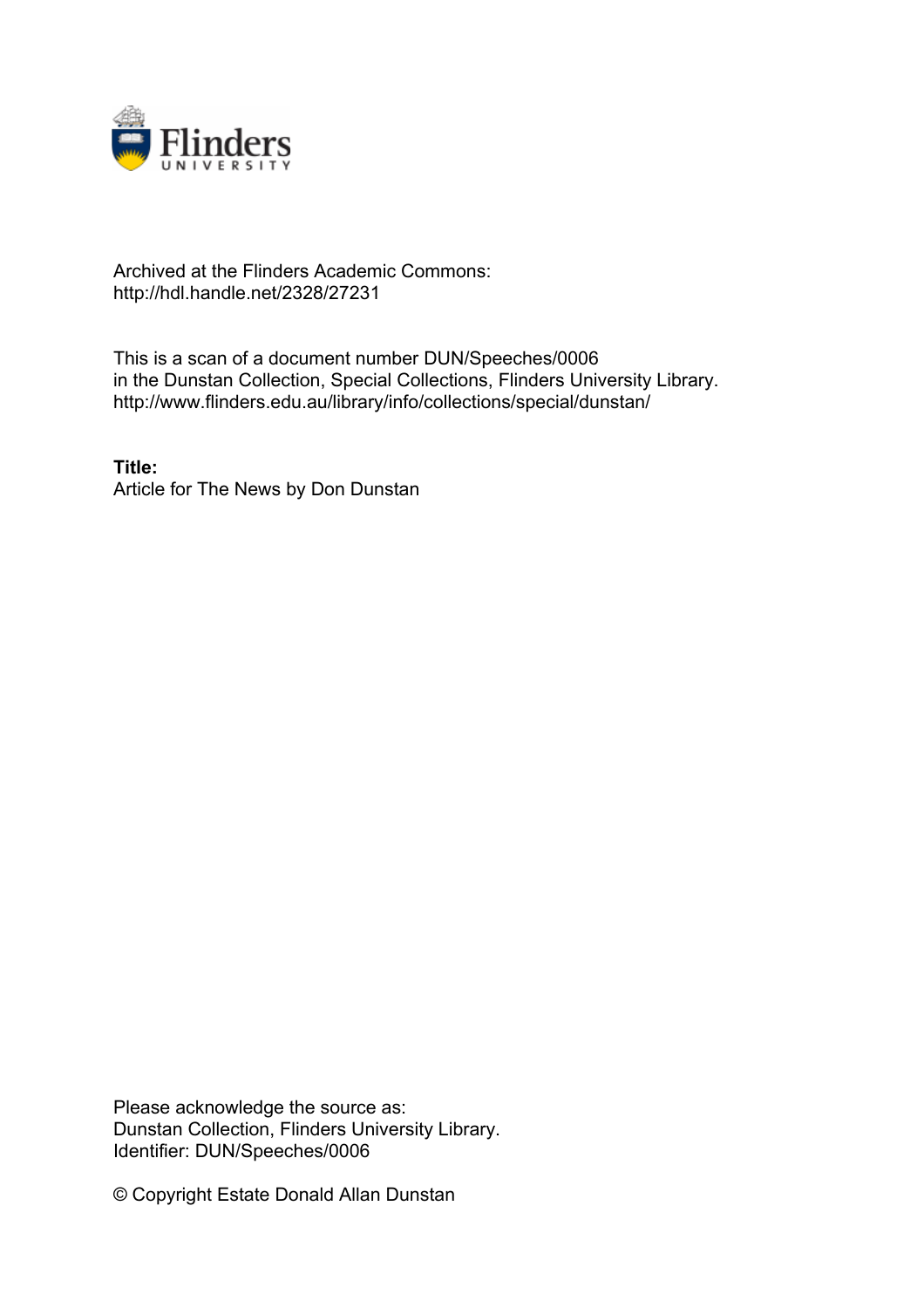## ARTICLE FOR THE NEWS BY DON DUNSTAN.

*(o* 

The issues South Australians are voting on in this election are serious ones, and we believe the Labor Party has treated them seriously. We have endeavoured to present policies which people want and which the State needs. And because the issues of Government are important we do not believe people want gimmickry, chorus girls and American circus-type electioneering techniques.

On the whole the alection campaign has been a<br>huiet pne, and we belleve this is because people have been considering the issues as seriously as Labor has presented them. People healise that a change in Government must occur diffuligance and imagination is to be used in Csolving the (problems) that lie ahead for South Australia.

For the last twenty years or so a majority of South Australians have consistently voted for Labor Party Governments. But their choice has been denied them by a rigged set of electoral boundaries that kept the LCL in power. Under pressure from the Labor Party, the Hall Government has changed the boundaries, and though they still don't give each person an equal vote, the boundaries are a little better than before. This means that the Party the majority of the people vote for will have a better chance of forming a Government.

The Labor Party has fought the election on Tive fronts - development, education, environment pretection and freedom. They are the five areas in which we bettere the LOL Government has failed disasterously and is now in retreat. Our policies are therefore designed for change and growth, so that sputh Australians Can have the socurity, the services, and the protections they are entitled do and which a covernment concerned with people's well are should give them.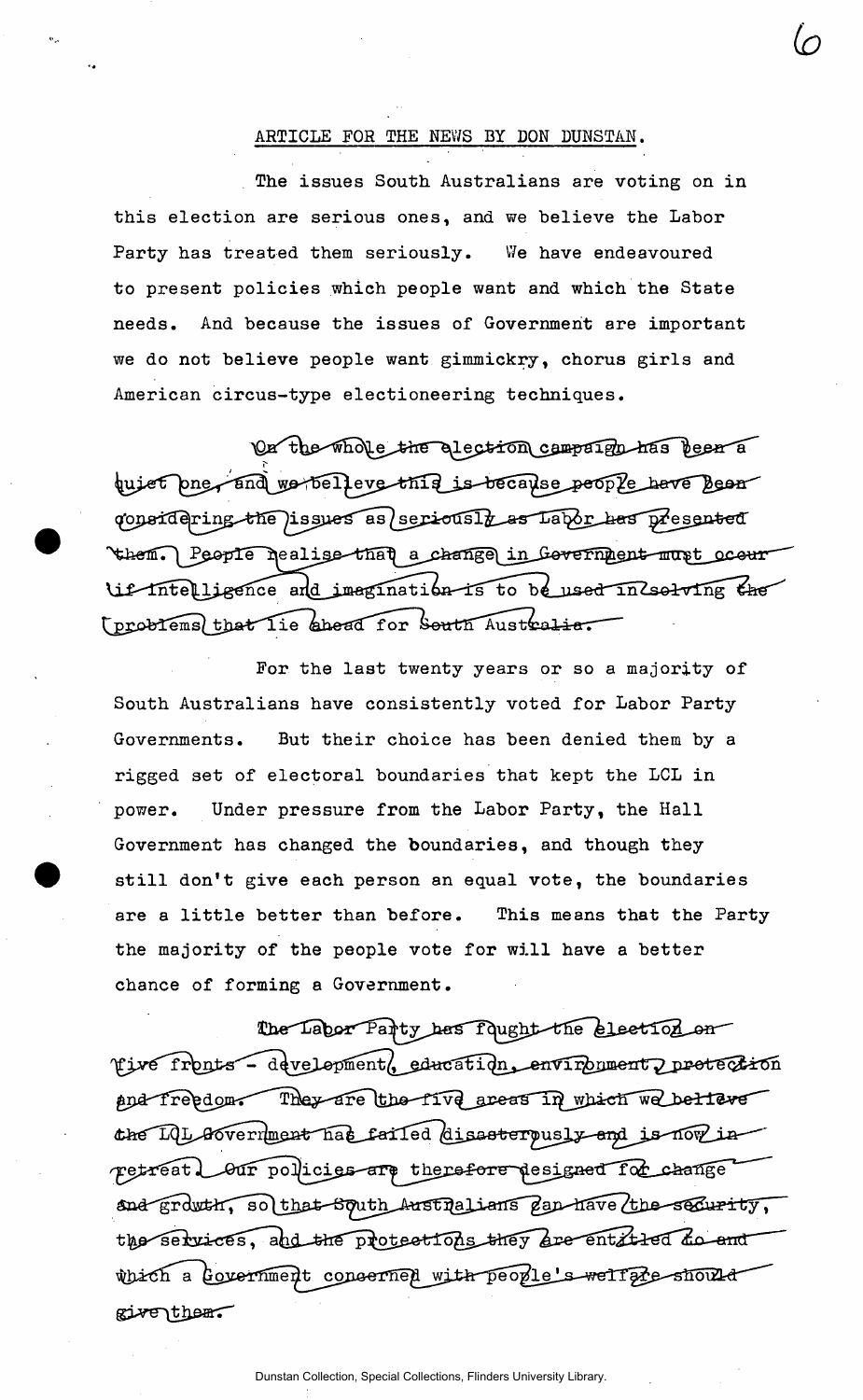Let me briefly sum up some of the main election lissues.

All the signs at the moment point to a coming recession in Australia owing to a Federal Government induced credit squeeze. In This South Australia will be particularly vulnerable<sub>t</sub> because Dy of our industries are concerned with preducing motor cars and nome appliances, and 85% of their products are sold on interlated markets. It's South Australia that feels the 2pinch uner Fictorians and New Bouth Pelshmen stop buring

 $\overline{2}$ .

The Hall Government did nothing during its term of office to diversify South Australia's industries, and in addition it even reduced the effectiveness of the Industrial Development Department the last Labor Government set up. These are wrongs the Labor Party intends to set right immediately. Our programme in the industrial field includes an economic resources survey, market research, an Industrial Research Institute at Flinders University, and Government help in support of under-capitalised country industries or industries which could help the State generally.

With water, we believe here again that Hall Government is in retreat. Labor will build the Dartmouth Dam, but in doing so we won't sell our legal right to Chowilla. But we do not intend to stop there. **V**/e intend to plan ALL the State's water services, not just one. We will have a complete scientific investigation of all our potential water resources (including the development of ground waters for use in the South Last, the possibilities of desalingtion of water Z and the neuse di metropolitan Zwatez

Throughout this efection the LCL covernment has endeavoured to induce a panic vote ever the Satte's juture Mater supplies,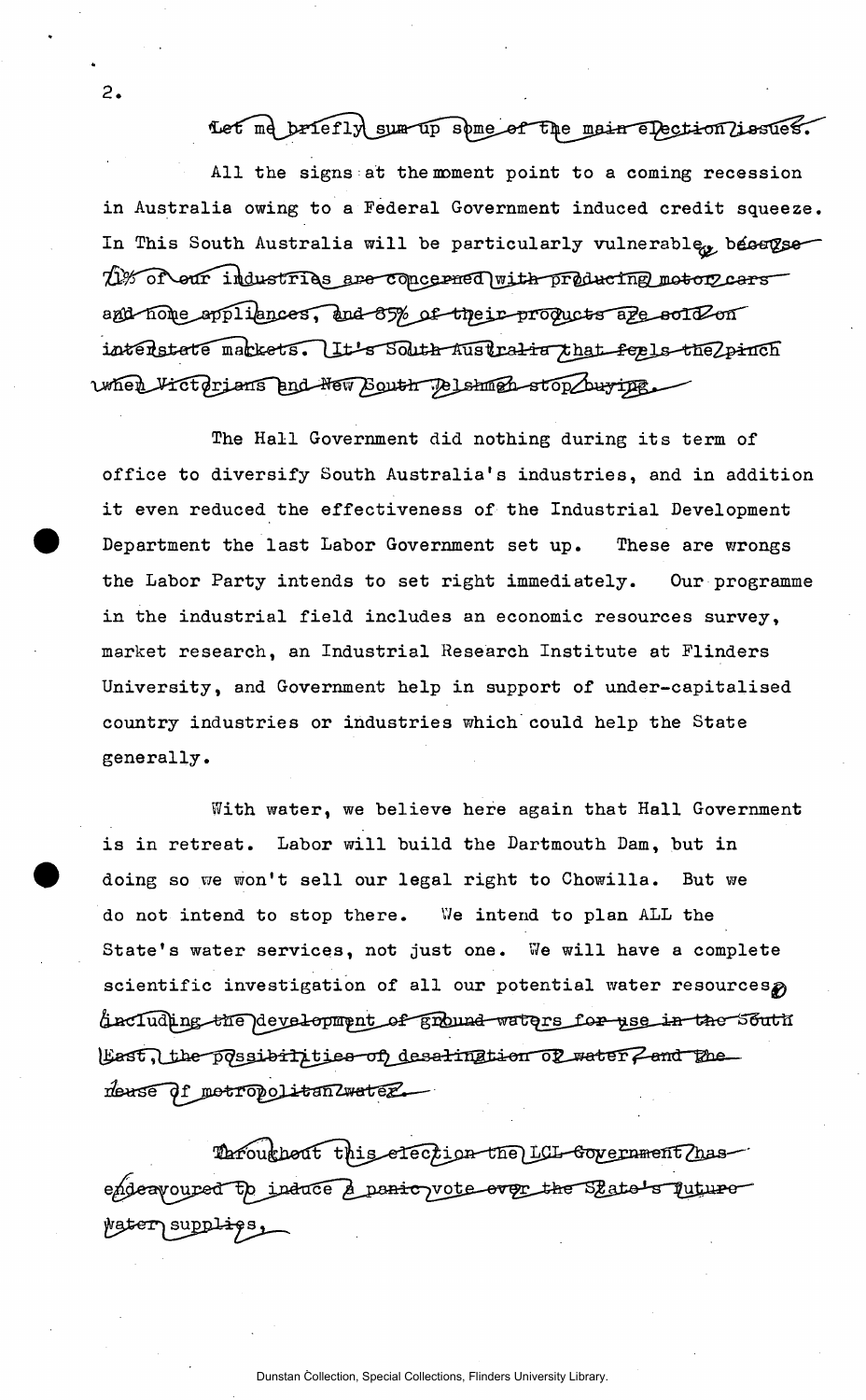3.

 $L$ and it hasn't worked But in Ooing so, they have  $L$  fact insulted the intelligence of voters everywhere, This has deen one of the most consistent reports Laber Party candidates and canvassers have brought back from the  $\sim$ *<u>Crectorated</u>* 

But another reason why the LCL wanted to induce a panic vote also was that only by running a cone-issue campaign that effectively confused this issue could they direct attention away from the other areas in which they have failed. Take price pises, for instance. During the last two years the cost of living in South Australia has risen astronomically, and every family pocket has suffered. There were seven new taxes imposed on families under the Hall Government, and price control was taken off such important items as clothing, food and building materials. The Labor Party has attacked the Government repeatedly on this, but the only defence the Fromter has been able to put forward is that by abolishing the Prices Commissioner's office, "natural control" of prices will be established, which in fact means that prices will go dut of control altegether

 $UNLIKE$  THE  $L$ -C.L.

Labor will not abolish the office of the Prices Commissioner. We intend to strengthen it. We will give the Commissioner powers to prevent unfair and improper selling practices. And in addition, we intend to act on  $\frac{1}{N}$  matter .Consumer Protection to give new Hire Purchase laws, to truth in advertising, ^J^fe^^Z^Stections against door-to-door sales, and to help people save money in used car transactions.

Another main issue in this election has been education. We have recently had the spectacle of the Premier saying that there is no crisis in education. But on the same day the Minister of Education—said that  $#4,000$  000 was needed for urgent ischdol improvements? The LCL Government's record with education is appalling, as every teacher and parent knows, and one of the main reasons for this is because it refused to spend Dunstan Collection, Special Collections, Flinders University Library.